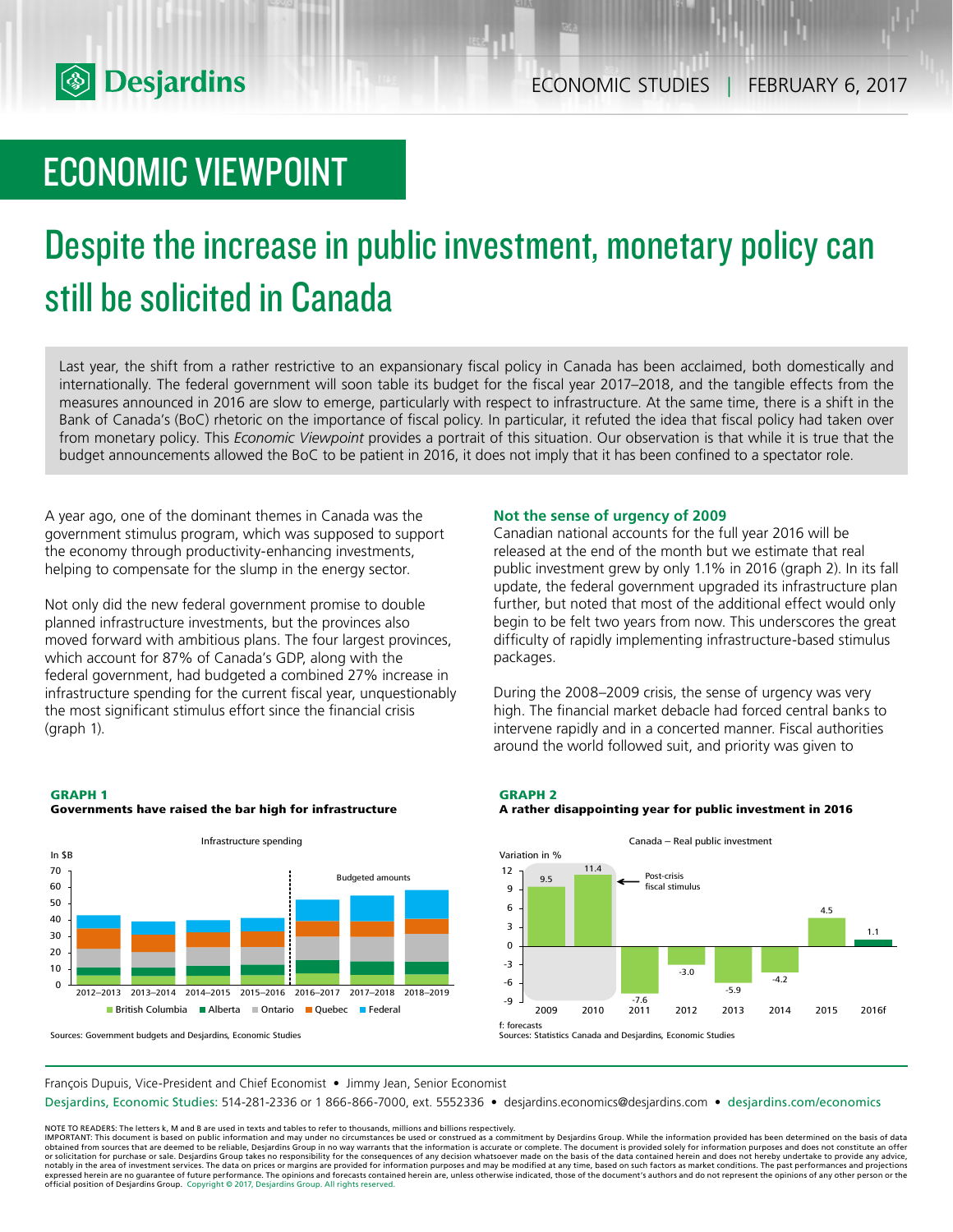infrastructure projects for which several preliminary steps had already been completed, and that could thus get rolled out quickly. In Canada, it took only two quarters for public spending to have a noticeable impact on economic growth (graph 3).

#### **GRAPH 3**

#### **In 2009, the maximum impact was felt after two quarters**



Sources: Statistics Canada and Desjardins, Economic Studies

**<b>Desjardins** 

The current situation is very different as it is not a crisis context. There is thus less of an urgency to respond. It may also be more difficult (and costly) for governments to mobilize resources for infrastructure projects during an economic expansion. In this regard, Federal Reserve (Fed) Chair Janet Yellen recently suggested that a very aggressive fiscal policy may not be very appropriate in the United States, in a context where the economy is close to full employment. When the available resources are less abundant, the impact is more likely to be felt on inflation, potentially forcing the Fed to tighten its monetary policy, a move that would counteract recovery efforts. At the very least, fiscal stimulus efforts must target measures that promote productivity gains to mitigate this risk.

The Canadian economy is obviously not in the same bright spot as the United States, but neither is it in recession. The resources available in the economy are therefore less abundant than they were in 2009, during the last major stimulus program.

#### **No quick fix**

The growth-enhancing effects of infrastructure spending should eventually emerge, but it is still difficult to determine when and at what time the maximum impact will occur. According to the Parliamentary Budget Officer, the factors that delay the deployment of infrastructure projects include, regulation, coordination issues between different levels of government, personnel inadequacies in critical departments and contracting delays with the private sector. The last two obstacles cited are symptomatic of issues pertaining to the availability of resources.

The Parliamentary Budget Officer has indeed noted that these constraints are more binding in times of rapid increases in infrastructure budgets. This is reflected in the portion of budgets

that is not spent: it tends to increase in tandem with budgeted amounts. For instance, in fiscal year 2010-2011, still in the middle of the stimulus effort, 41% of the capital budget had not been disbursed (graph 4).

#### **GRAPH 4**

**In some years, considerable shares of infrastructure budgets are not spent**



Sources: Parliamentary Budget Officer and Desjardins, Economic Studies

#### **What implications for the BoC?**

The experience of last year is testament to fiscal policy's influence on monetary policy. In January 2016, the BoC contradicted several investors who believed it would lower its key interest rates in response to rapidly falling oil prices. The BoC acknowledged that further easing had been considered, but it ultimately leaned towards status quo, invoking the fiscal stimulus announcements that were to be made in the spring.

Since then, and despite some indeed ambitious measures announced by governments, the BoC's speech has changed, and since October, the BoC has been making clear that further easing was possible. This despite the BoC's baseline outlook being based on the assumption of some catch-up in government spending in 2017, after last year's disappointment (graph 5).

#### **GRAPH 5**

#### **The Bank of Canada expects more significant government contribution in 2017**



e: estimates; f: forecasts; BoC: Bank of Canada Sources: Bank of Canada, Statistics Canada and Desjardins, Economic Studies